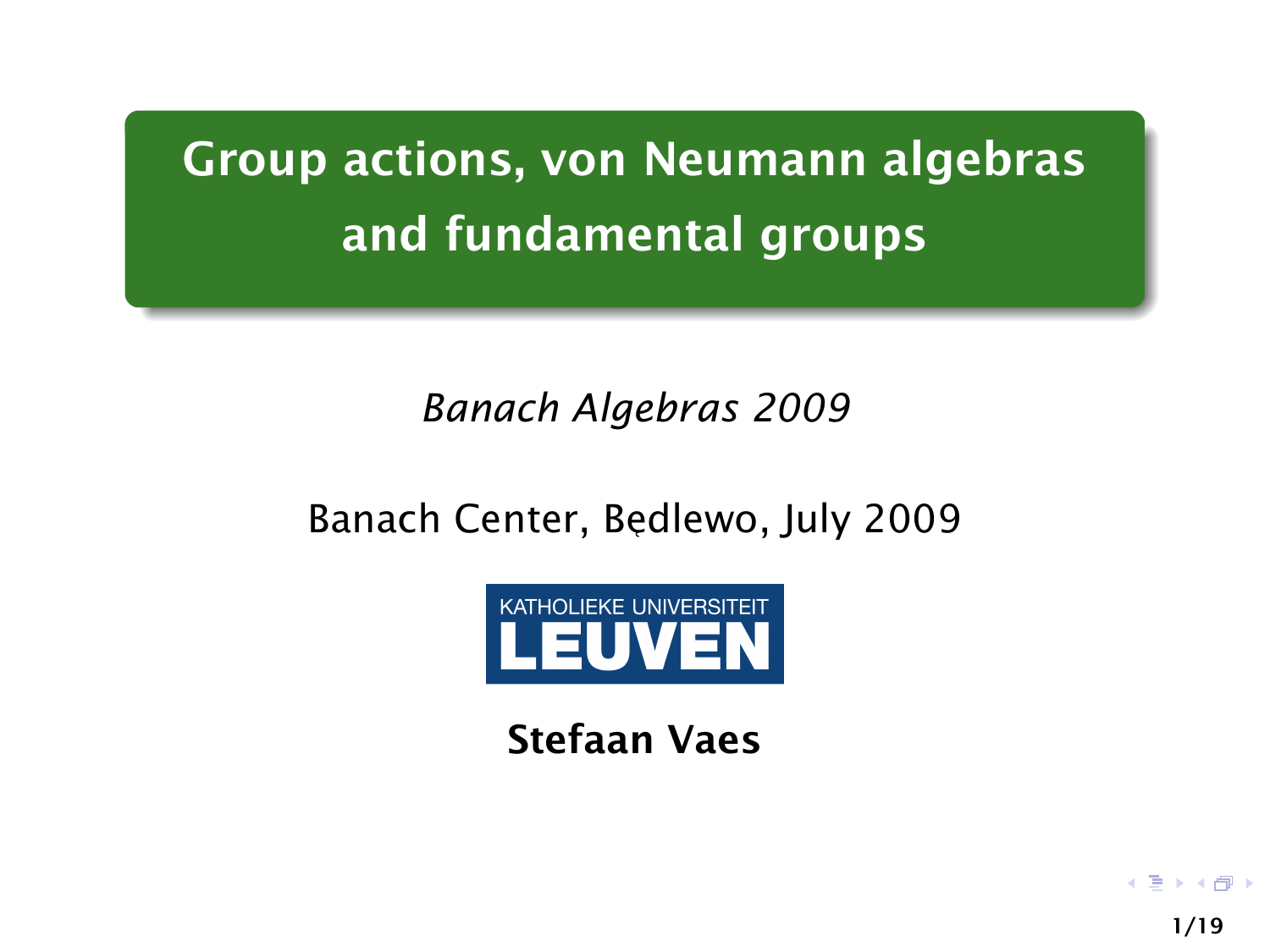Topics of the talk

Group action  $\Gamma \cap (X,\mu)$ Probability measure preserving Free : if  $q \neq e$ , then  $q \cdot x \neq x$  a.e. Ergodic : Γ-inv.  $\Rightarrow$  meas. 0 or 1

Orbit equivalence relation  $R(\Gamma \cap X)$ :  $x \sim y$  iff  $x \in \Gamma \cdot y$ 

**Von Neumann algebra L<sup>∞</sup>(***X***) × Γ**  $II<sub>1</sub>$  factor: trivial center, tracial

Isomorphism or equivalence of  $\Gamma \cap (X, \mu)$  and  $\Lambda \cap (Y, \eta)$ 

Conjugacy : Exist  $\Delta: X \to Y$  and  $\delta: \Gamma \to \Lambda$ s.t.  $\Delta(q \cdot x) = \delta(q) \cdot \Delta(x)$ . Obstruction: 1-cocycle *ω*  $\Delta$ *(g* · *x*) =  $\omega$ *(g, x*) ·  $\Delta$ *(x)* Orbit equivalence : Exist  $\Lambda: X \rightarrow Y$ s.t.  $\Delta(\Gamma \cdot x) = \Lambda \cdot \Delta(y)$ Obstruction:  $\theta(L^{\infty}(X)) \neq L^{\infty}(Y)$ W∗-equivalence : **Exist iso**  $\theta$  :  $L^{\infty}(X) \rtimes \Gamma \cong L^{\infty}(Y) \rtimes \Lambda$ 

**Rigidity :** prove  $\int$ . Weak equivalence  $\Rightarrow$  strong equivalence.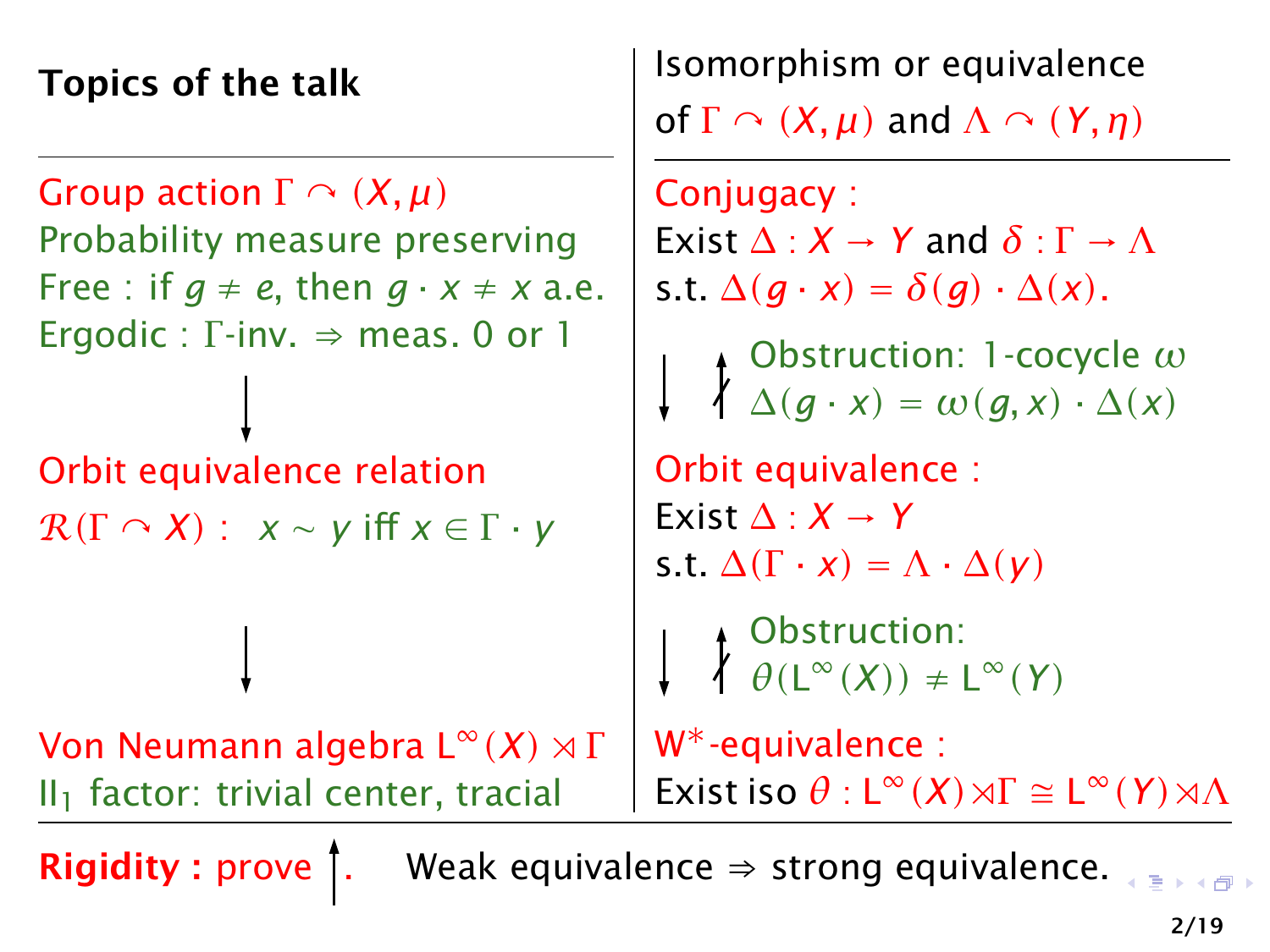# **Superrigidity**

### Standing assumptions: free, ergodic, p.m.p. actions.

#### Orbit equivalence superrigidity

We call  $\Gamma \cap (X, \mu)$  OE superrigid if the following holds.

Whenever an arbitrary  $\Lambda \cap (Y,\eta)$  is orbit equivalent with  $\Gamma \cap (X,\mu)$ , then both groups are isomorphic and the actions conjugate.

The equivalence relation <sup>R</sup>*(*<sup>Γ</sup> *<sup>X</sup>)* entirely remembers <sup>Γ</sup> *<sup>X</sup>*.

#### W∗-superrigidity

We call  $\Gamma \cap (X, \mu)$  W<sup>\*</sup>-superrigid if the following holds.

Whenever an arbitrary  $\Lambda \cap (Y, \eta)$  is W<sup>\*</sup>-equivalent with  $\Gamma \cap (X, \mu)$ , then both groups are isomorphic and the actions conjugate.

<span id="page-2-0"></span>The II<sub>1</sub> factor  $\mathsf{L}^{\infty}(X) \rtimes \Gamma$  entirely remembers  $\Gamma \curvearrowright X$ .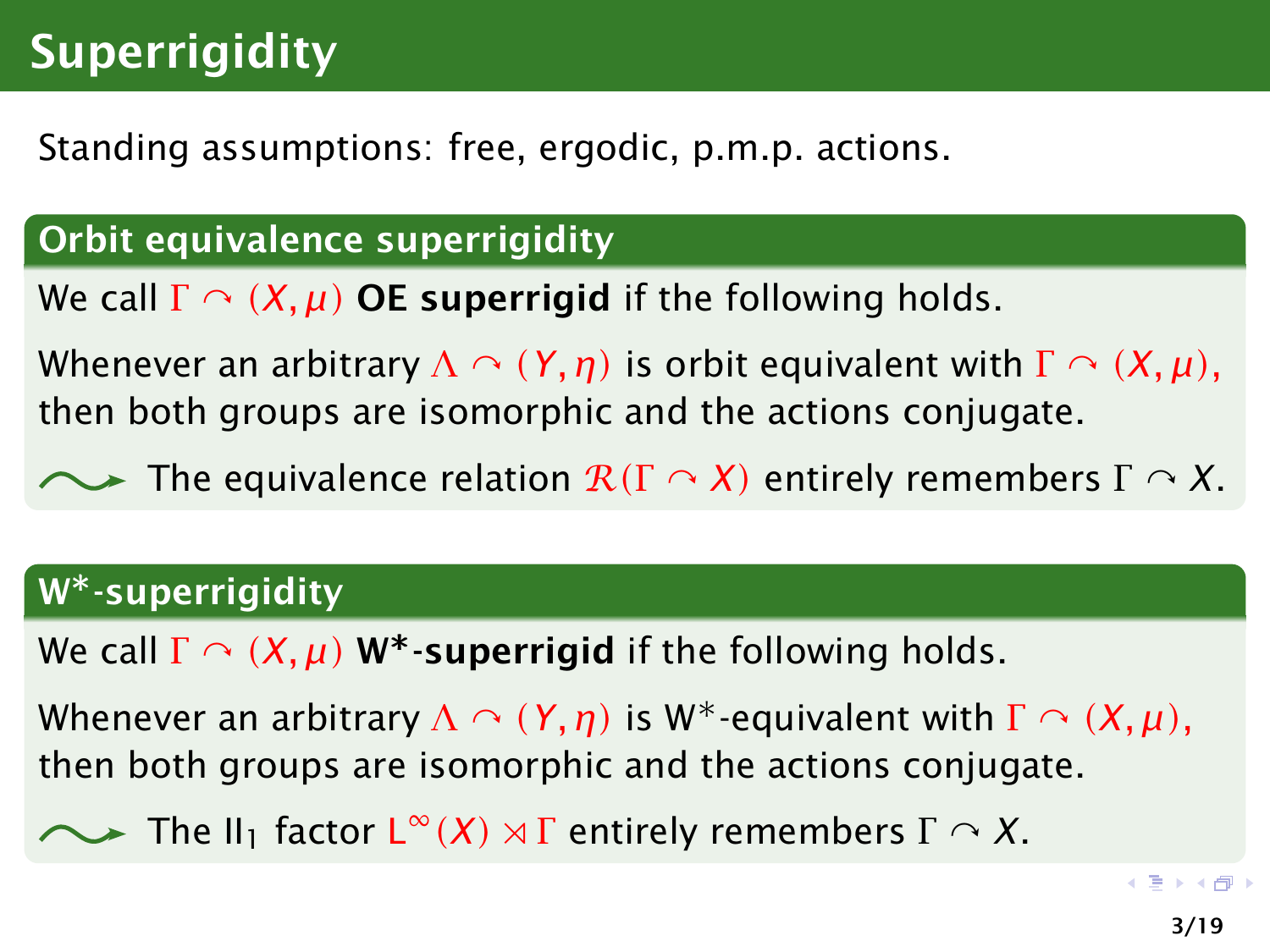# Amenable groups : absence of rigidity

### Theorem (Ornstein and Weiss, 1980)

All free ergodic pmp actions of all amenable groups are orbit equiv.

**Recall.** A group  $\Gamma$  is called amenable if the regular representation  $\lambda: \Gamma \to U(\ell^2(\Gamma)) : \lambda_g e_h = e_{gh}$ 

admits a sequence of almost invariant vectors :

<span id="page-3-0"></span> $\zeta$ <sup>*n*</sup> ∈  $\ell^2$  (Γ),  $\|\zeta_n\|_2 = 1$ ,  $\|\lambda_g \zeta_n - \zeta_n\|_2 \to 0 \; \forall g \in \Gamma$ 

Examples. The following groups are amenable.

- $\rightarrow$  abelian groups, finite groups, solvable groups,
- $\rightarrow$  stable by subgroups, quotients and extensions.

**Away from amenability**: a group  $\Gamma$  has Kazhdan's property (T) if every unitary representation with a sequence of almost invariant unit vectors, actually has an invariant unit vector.

**Exam[p](#page-2-0)le[s.](#page-3-0)** SL( $n$ ,  $\mathbb{Z}$ ),  $n \geq 3$ . Lattices in higher rank simple Lie [gro](#page-0-0)[u](#page-18-0)ps. Random groups. 4/19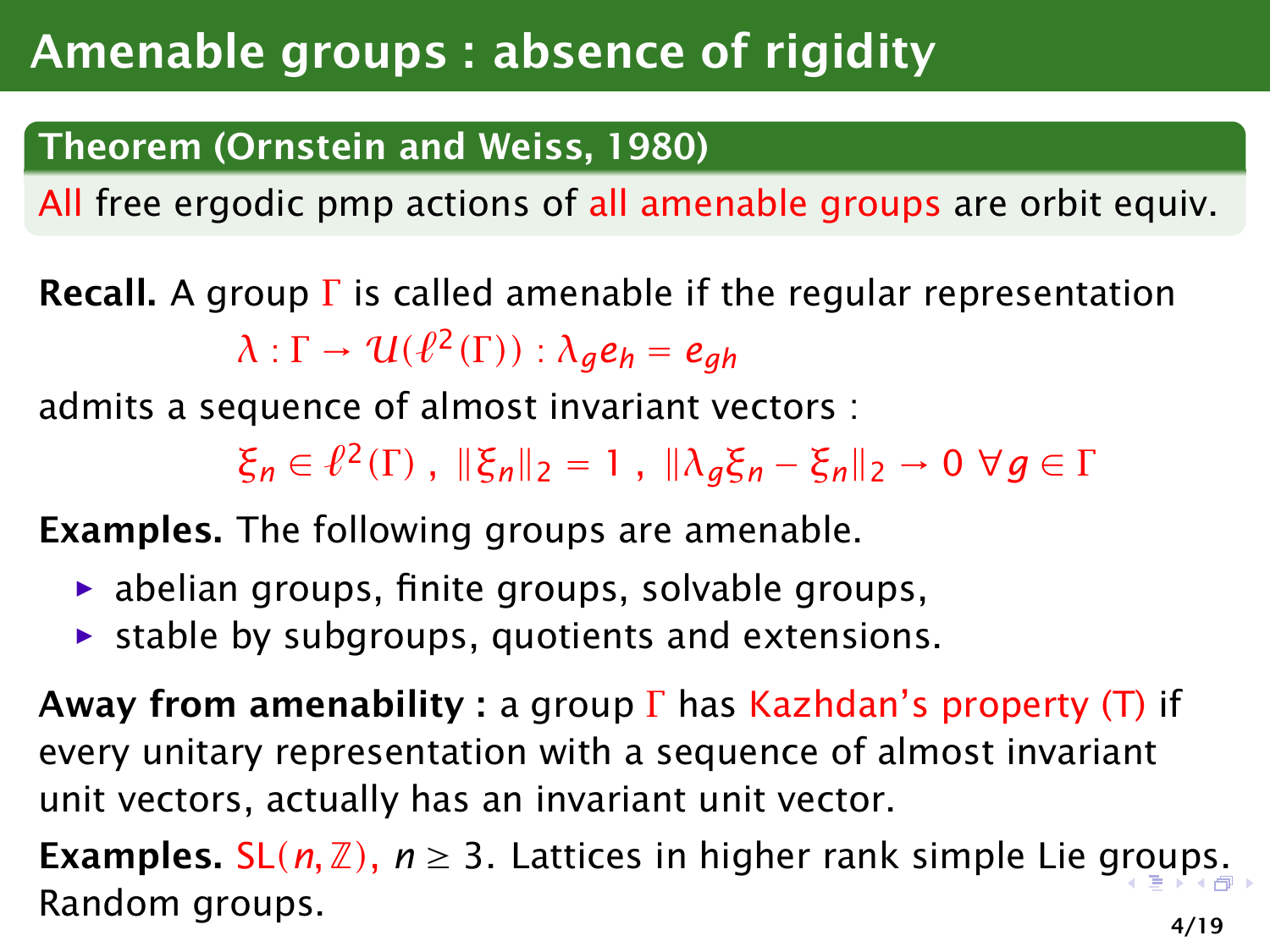# Orbit equivalence superrigidity

**Recall.** Orbit equivalence between  $\Gamma \cap X$  and  $\Lambda \cap Y$  is iso  $\Delta : X \to Y$ satisfying  $\Delta(\Gamma \cdot x) = \Lambda \cdot \Delta(x)$ .

 $\sim$  Zimmer 1-cocycle  $\Delta(q \cdot x) = \omega(q, x) \cdot \Delta(x)$  with target group  $\Lambda$ .

- *►* The action  $SL(n, \mathbb{Z})$   $\cap$   $\mathbb{T}^n$ ,  $n \geq 3$ , is OE superrigid. (Furman, 1999, using Zimmer's cocycle superrigidity)
- *► The Bernoulli action Γ*  $\cap$  $(X_0, \mu_0)^\Gamma$  *is OE superrigid whenever Γ<br>has property (Γ) (Ropa, 2005, using his socyclo superrigidity* has property (T). (Popa, 2005, using his cocycle superrigidity with arbitrary countable target groups)
- ► For certain mapping class groups, any free ergodic pmp action is OE superrigid. (Kida, 2006)
- **► Any profinite action of a property (T) group is virtually OE superrigid.** (loana, 2008) Profinite and ergodic :  $\Gamma \cap \varprojlim \Gamma/\Gamma_n$ .
- *►* The linear action  $SL(n, \mathbb{Z}) \cap \mathbb{R}^n$ ,  $n \geq 5$ , is OE superrigid. (Popa – V, 2008).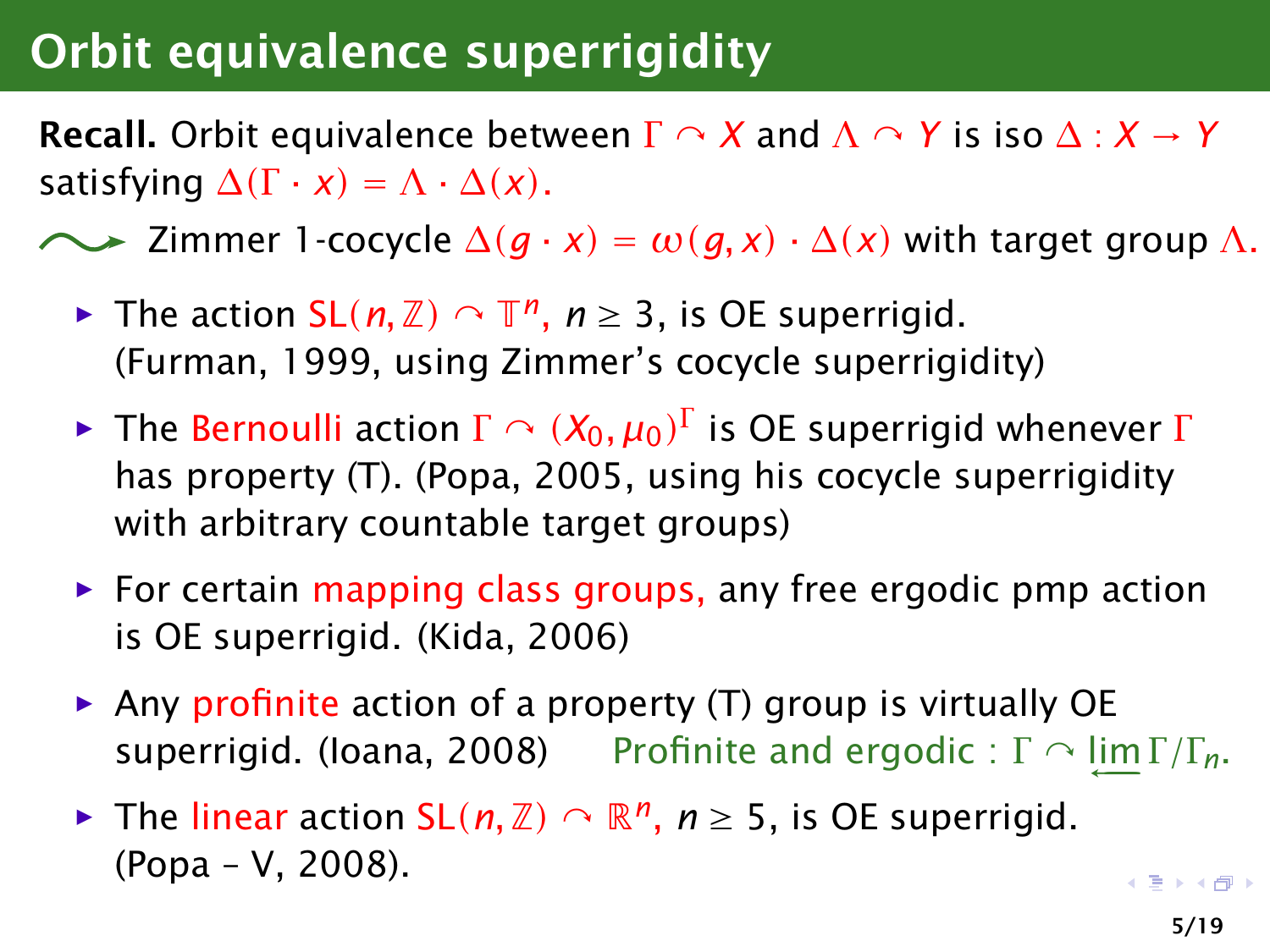# Classification of von Neumann algebras

Von Neumann algebra : weakly closed unital ∗-subalgebra of B*(H)*.

 $II<sub>1</sub>$  factor : infinite dim. von Neumann algebra, trivial center, tracial.

#### Group von Neumann algebra

Let  $\Gamma$  be a countable group and  $g \mapsto \lambda_g$  its regular rep. on  $\ell^2(\Gamma)$ .

- $\triangleright$  span $\{\lambda_{a} \mid g \in \Gamma\}$  is the group algebra CΓ.
- **►** Define L(Γ) as the weak closure of CΓ.

### $\sim$  **L**(Γ) is always tracial. <sup>L</sup>*(*<sup>Γ</sup> *)* is a factor iff <sup>Γ</sup> has infinite conjugacy classes (icc).

### **Extremely difficult problem :** when is  $L(\Gamma) \cong L(\Lambda)$ ?

- (Connes, 1975) All amenable  $II_1$  factors are isomorphic. So, all <sup>L</sup>*(*<sup>Γ</sup> *)* for <sup>Γ</sup> amenable and ICC are isomorphic.
- (Open problem) Are  $L(\mathbb{F}_n) \cong L(\mathbb{F}_m)$ ?
- (Connes' conjecture) If  $\Gamma$  has property (T) and  $L(\Gamma) \cong L(\Lambda)$ , then  $\Gamma \cong \Lambda$  (virtually[\).](#page-0-0)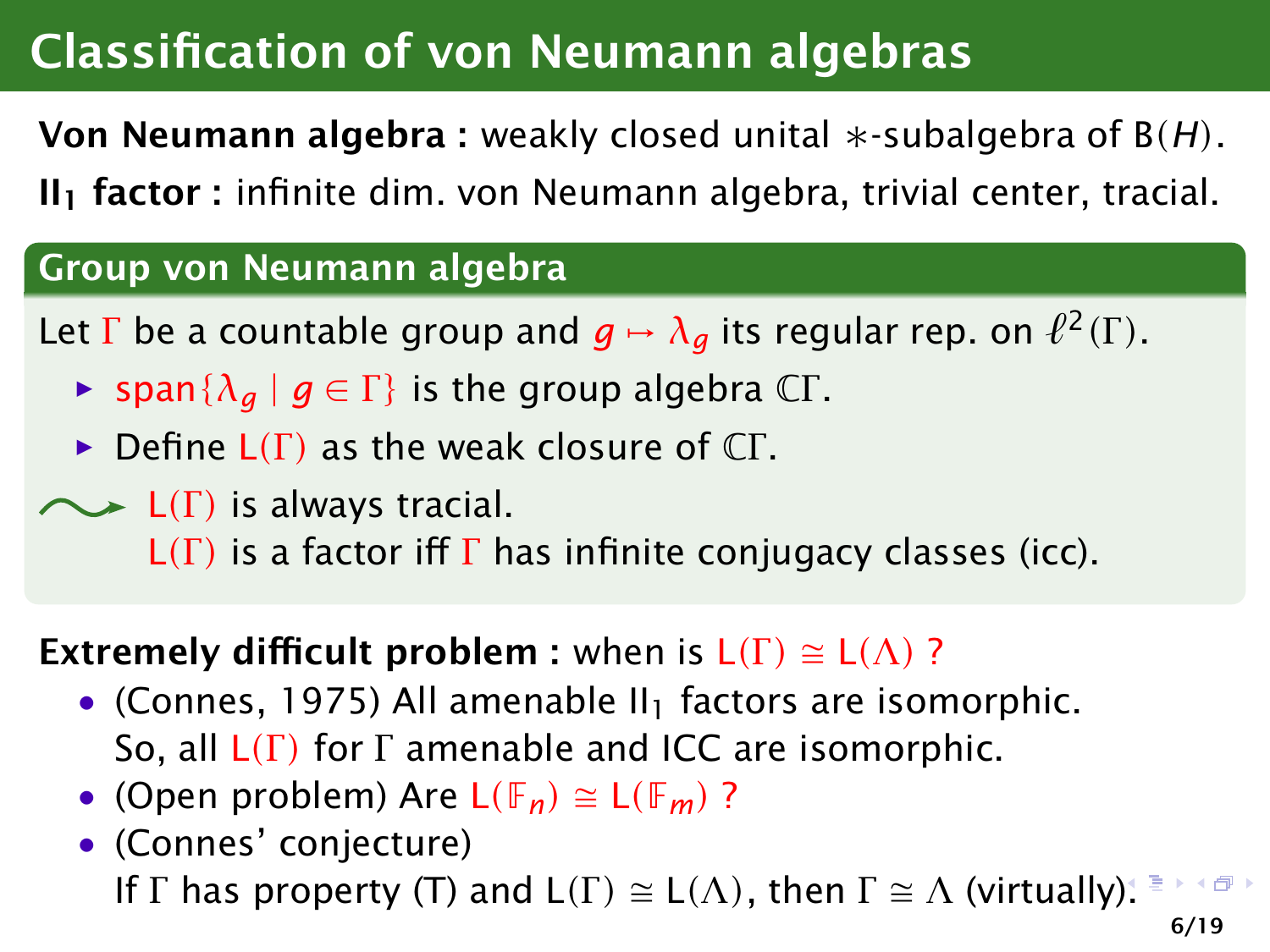## Group measure space construction (M-vN 1943)

Let  $\Gamma \cap (X, \mu)$  be a free ergodic prob. measure preserving action.

The von Neumann algebra  $L^{\infty}(X) \rtimes \Gamma$  is generated by

- ► the subalgebra  $L^{\infty}(X)$ ,
- $\blacktriangleright$  the group of unitaries  $(u_q)_{q \in \Gamma}$ ,

 $w$  *i*th  $| u_g^* F u_g = F_g$  where  $F_g(x) = F(g \cdot x)$ , (for all  $F \in L^{\infty}(X)$  and  $g \in \Gamma$ )  $\tau(F) = \int_X F d\mu$ , while  $\tau(Fu_g) = 0$  for  $g \neq e$ .

#### We now discuss:

Relation between orbit equivalence and von Neumann algebras.

#### Theorem (Singer 1955, Feldman-Moore 1977)

 $L^{\infty}(X) \to L^{\infty}(Y)$  :  $F \mapsto F \circ \Delta^{-1}$  extends to iso  $L^{\infty}(X) \rtimes \Gamma \to L^{\infty}(Y) \rtimes \Lambda$ <br>if each only if  $\Lambda$  is an orbit equivalence (i.e.  $\Lambda(F, \mu) \to \Lambda^{\bullet}(F) \rtimes \Lambda$ if and only if  $\Delta$  is an orbit equivalence (i.e.  $\Delta(\Gamma \cdot x) = \Lambda \cdot \Delta(x)$  a.e.).

 $\sim$  Orbit equivalence is the same as isomorphism  $L^{\infty}(X) \rtimes \Gamma \cong L^{\infty}(Y) \rtimes \Lambda$  sending  $L^{\infty}(X)$  onto  $L^{\infty}(Y)$ .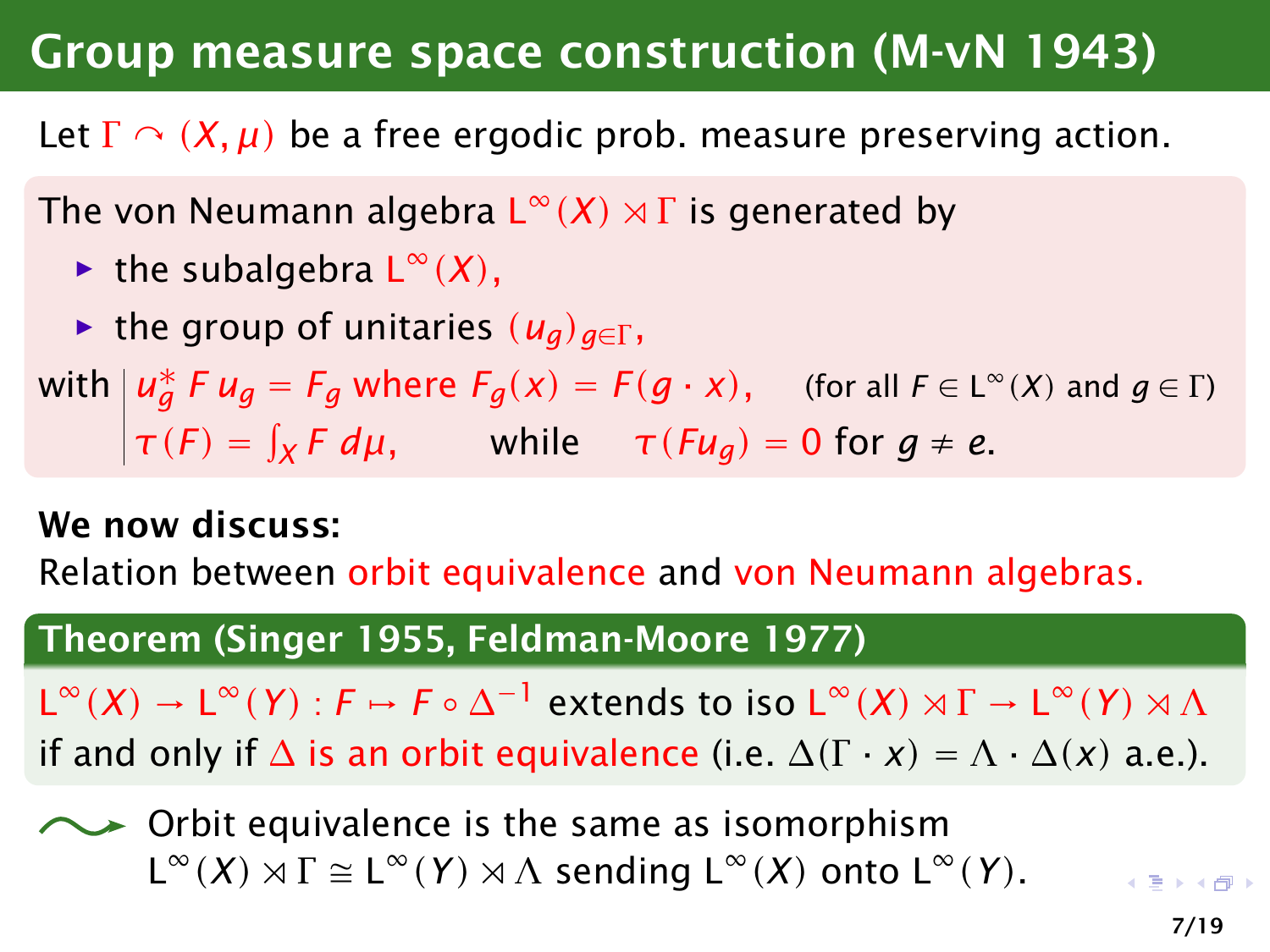### Definition of a Cartan subalgebra *A* in a II<sub>1</sub> factor *M*

A von Neumann subalgebra *A* ⊂ *M* is called a Cartan subalgebra if

- *► A* is maximal abelian :  $A' \cap M = A$ ,
- *<sup>ñ</sup>* the unitaries *u* ∈ *M* satisfying *uAu*<sup>∗</sup> = *A*, generate *M*.

**Example :**  $L^{\infty}(X) \subset L^{\infty}(X) \rtimes \Gamma$  for  $\Gamma \cap X$  a free ergodic pmp action.

We call L <sup>∞</sup>*(X)* a group measure space Cartan subalgebra (and not all Cartan subalgebras are of this form).

An orbit equivalence of  $\Gamma \cap X$  and  $\Lambda \cap Y$  is the same as an  $\textsf{isomorphism } \mathsf{L}^\infty(\mathsf{X}) \rtimes \Gamma \cong \mathsf{L}^\infty(\mathsf{Y}) \rtimes \Lambda \text{ sending } \mathsf{L}^\infty(\mathsf{X}) \text{ onto } \mathsf{L}^\infty(\mathsf{Y})$ .

<span id="page-7-0"></span>Importance to locate Cartan subalgebras in  $II_1$  factors.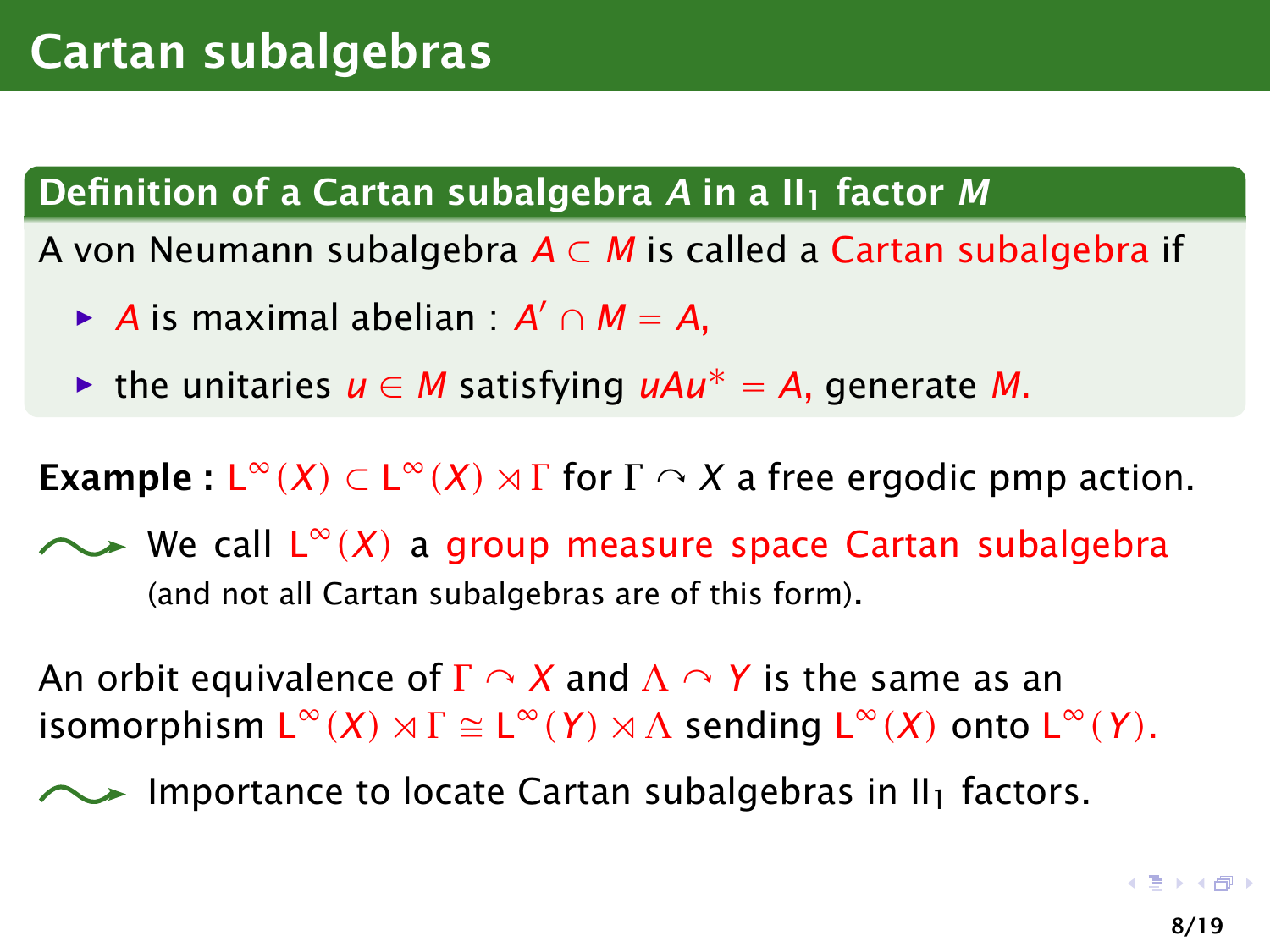# W∗-superrigidity and uniqueness of Cartan subalg.

W∗-superrigidity : L <sup>∞</sup>*(X) Ï* <sup>Γ</sup> remembers <sup>Γ</sup> *<sup>X</sup>*. **OE superrigidity:**  $R(\Gamma \cap X)$  remembers  $\Gamma \cap X$ .

- **► W**<sup>\*</sup>-superrigidity arises as the sum of unique group measure space Cartan and OE superrigidity.
- ▶ Uniqueness of Cartan subalgebras is badly understood.
- **►** Unique | up to unitary conjugacy : *A*  $\sim$  uAu<sup>\*</sup> up to conjugacy by an automorphism :  $A \sim \theta(A)$

#### Theorem

- L<sup>∞</sup>(*X*)  $\rtimes \mathbb{F}_n$  with  $\mathbb{F}_n \curvearrowright X$  profinite has unique Cartan up to unitary conjugacy. (Ozawa – Popa, 2007)
- <span id="page-8-0"></span>•  $L^{\infty}(X) \rtimes \Gamma$  with  $\Gamma \cap X$  profinite,  $\Gamma = \Gamma_1 * \Gamma_2$  and  $\Gamma_1$  non-Haagerup, <sup>Γ</sup><sup>2</sup> <sup>≠</sup> {*e*}, has unique group measure space Cartan up to unitary conjugacy. (Peterson, in preparation)

Peterson proves the existence of virtually W∗-superrigi[d a](#page-0-0)[cti](#page-18-0)[o](#page-7-0)[n](#page-8-0)[s.](#page-9-0)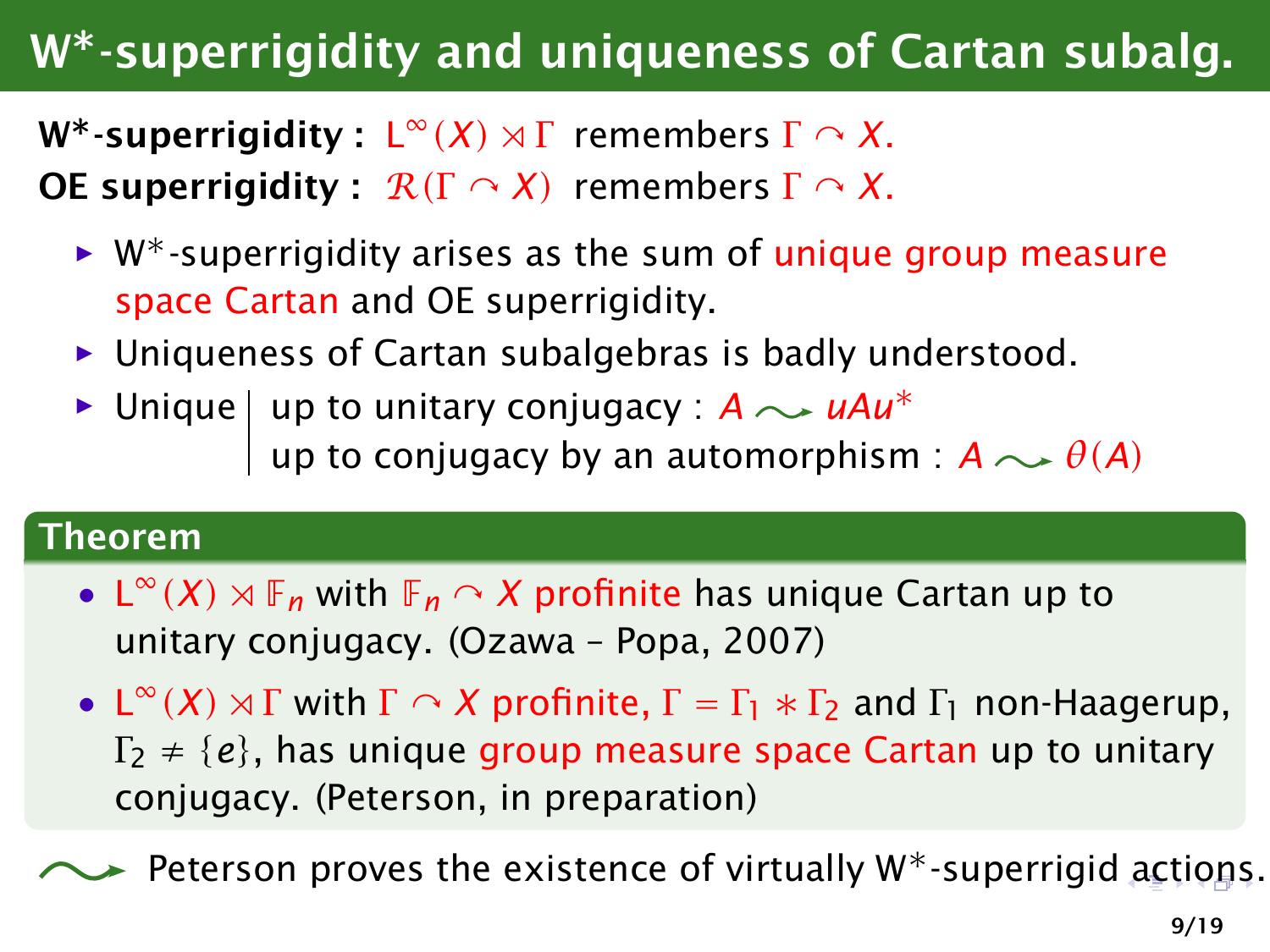#### Theorem (Popa – V, 2009)

Let  $\Gamma = \Gamma_1 * \Gamma_2$ , where  $\Gamma_1$  has property (T) and  $\Gamma_2 \neq \{e\}$ . Let  $\Gamma \cap (X, \mu)$ be an arbitrary free ergodic pmp action.

Then,  $L^{\infty}(X) \rtimes \Gamma$  has a unique group measure space Cartan<br>subalgebra, un to unitany conjugacy subalgebra, up to unitary conjugacy.

The theorem holds for a larger family of  $\Gamma = \Gamma_1 *_{\Sigma} \Gamma_2$  where

- $\Gamma_1$  has a non-amenable subgroup with the relative property (T), or  $\Gamma_1$  has two commuting non-amenable subgroups,
- $\Sigma$  is amenable and  $\Gamma_2 \neq \Sigma$ ,
- <span id="page-9-0"></span>• there exist  $g_1, \ldots, g_n \in \Gamma$  s.t.  $\bigcap_{i=1}^n g_i \Sigma g_i^{-1}$  is finite. *i*=1
- We now explain how to deduce examples of W∗-superrigid actions.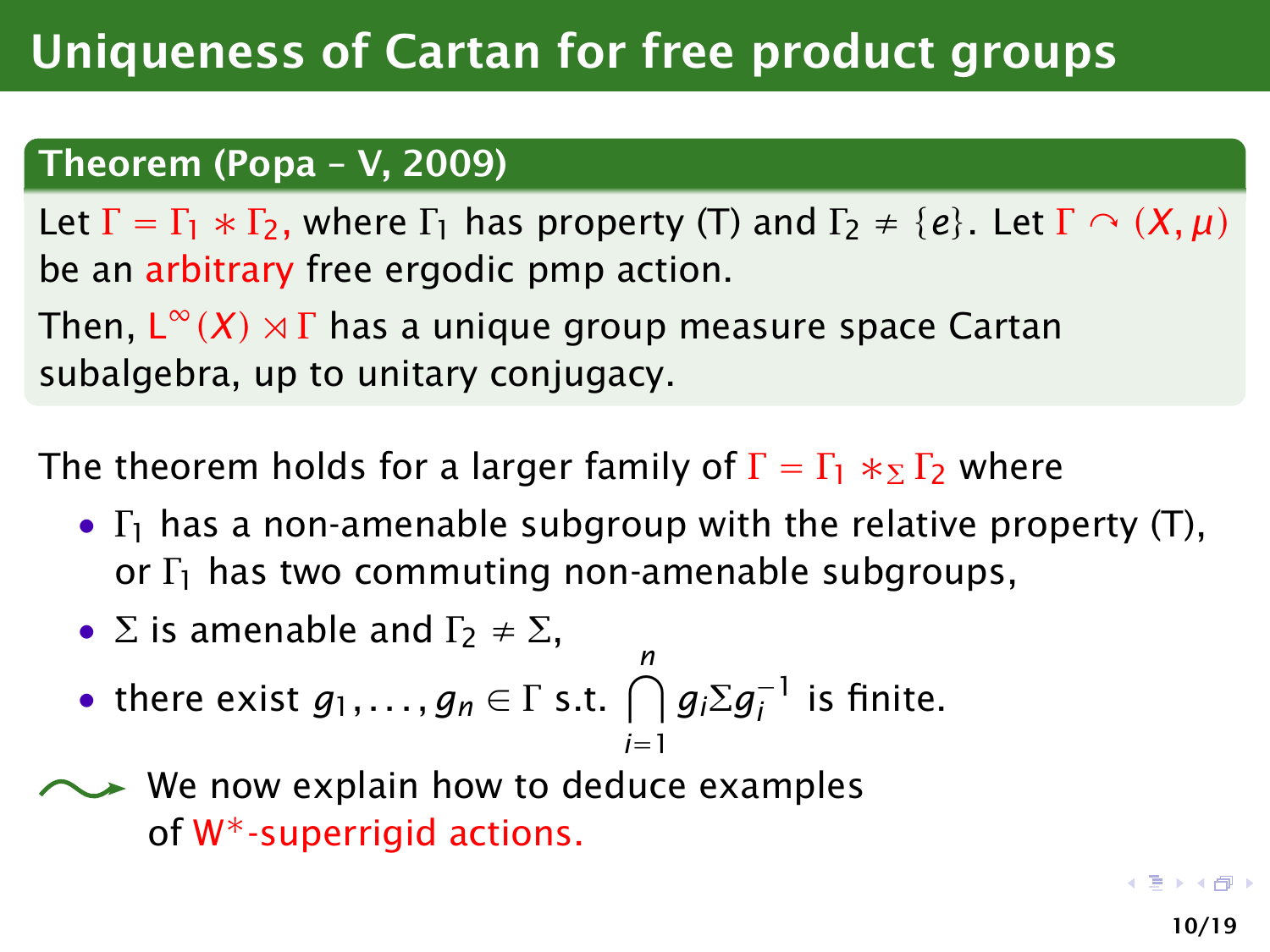### Theorem (Popa – V, 2009)

For the following groups  $\Gamma$ , the Bernoulli action  $\Gamma \cap (X,\mu) = (X_0,\mu_0)^{\Gamma}$  is W<sup>\*</sup>-superrigid.

- $\Gamma = \text{PSL}(n, \mathbb{Z}) *_{\Sigma} (\Sigma \times G), n \geq 3$ , for any  $G \neq \{e\}$  and for  $\Sigma$  an infinite subgroup of the upper triangular matrices.
- $\Gamma = (H \times H) *_{\Sigma} (\Sigma \times G)$ , where *H* is non-amenable with trivial center,  $G \neq \{e\}$  and  $\Sigma$  is an infinite amenable subgroup of *H* embedded diagonally in  $H \times H$ .

So, whenever  $L^{\infty}(X) \rtimes \Gamma \cong L^{\infty}(Y) \rtimes \Lambda$ , both actions are conjugate.

- Uniqueness of group measure space Cartan follows from the theorem on the previous slide.
- $\sim$  OE superrigidity follows from Popa's theorem.

Same methods cover other actions of the same groups: Gaus[sia](#page-0-0)[n](#page-18-0) actions, generalized Bernoulli actions, co-induced actions.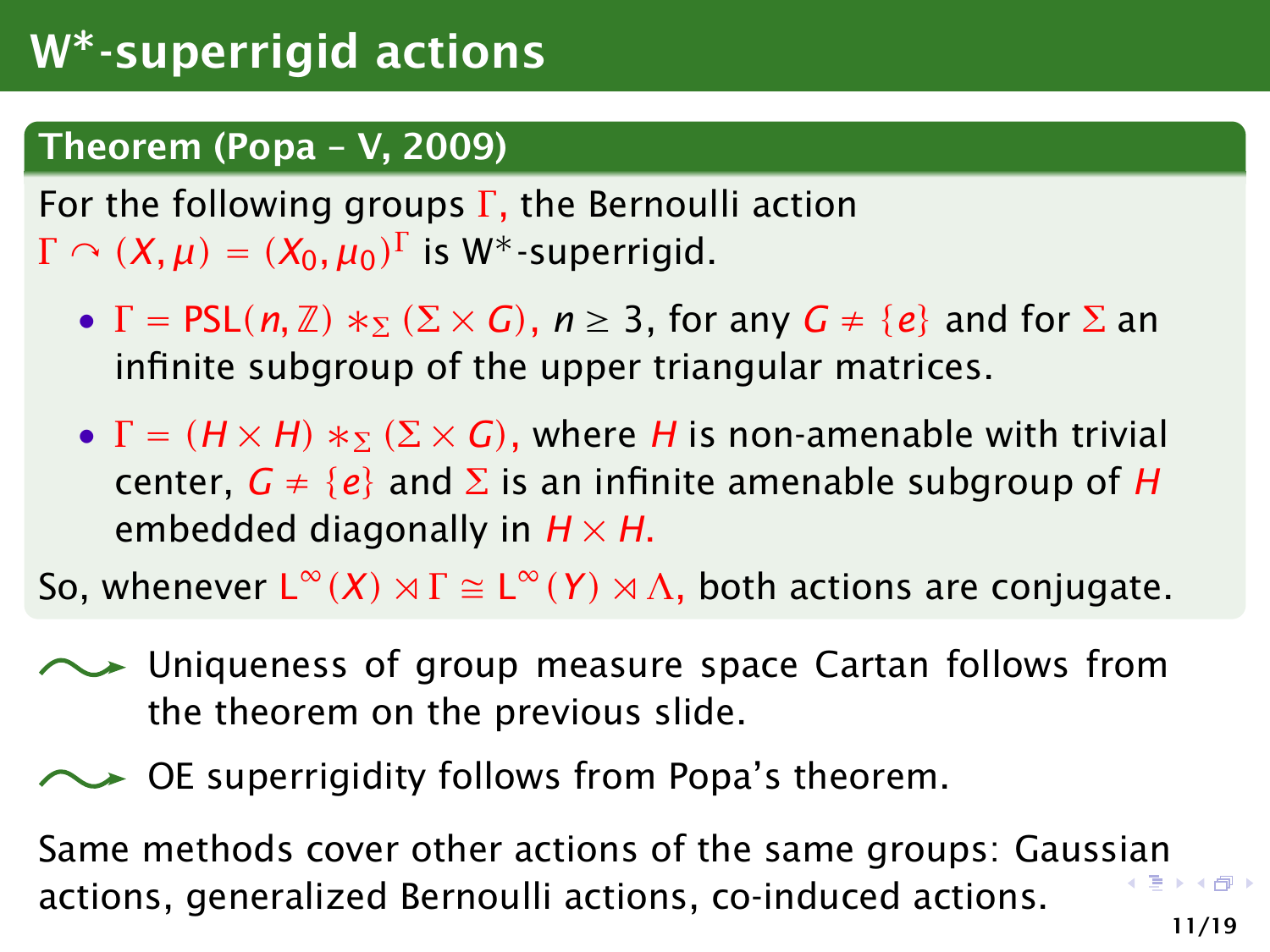### Theorem (Popa, 2004)

Let  $\Gamma$  be a property (T) group and  $\Gamma \cap (X, \mu)$  free ergodic. Let  $\Lambda$  be an ICC group and  $\Lambda \cap (Y, \eta) = [0, 1]^{\Lambda}$  its Bernoulli action. If  $L^∞(X) ∦ Γ ≥ L^∞(Y) ∦Λ$ , then<br>the groups Γ and Δ are isomorn the groups  $\Gamma$  and  $\Lambda$  are isomorphic and their actions conjugate.

First theorem ever deducing conjugacy out of iso of  $II_1$  factors.

- Rigidity assumption on one side :  $\Gamma$  has property (T).
- Deformation property on the other side : action is Bernoulli.

Joint work with Popa on the previous slides :

- All conditions on one side  $\sim$  W<sup>\*</sup>-superrigid actions. Important ingredient : a transfer of rigidity lemma.
- Deformation of  $M = L^{\infty}(X) \rtimes (\Gamma_1 * \Gamma_2)$  given by  $\varphi$ <sup>*ρ*</sup> : *M* → *M* :  $\varphi$ <sub>*ρ*</sub>(*Fu<sub>g</sub>*)</sub> =  $\rho$ <sup>|g|</sup>*Fu<sub>g</sub>*, (*F* ∈ L<sup>∞</sup>(*X*), *g* ∈ Γ<sub>1</sub> ∗ Γ<sub>2</sub>).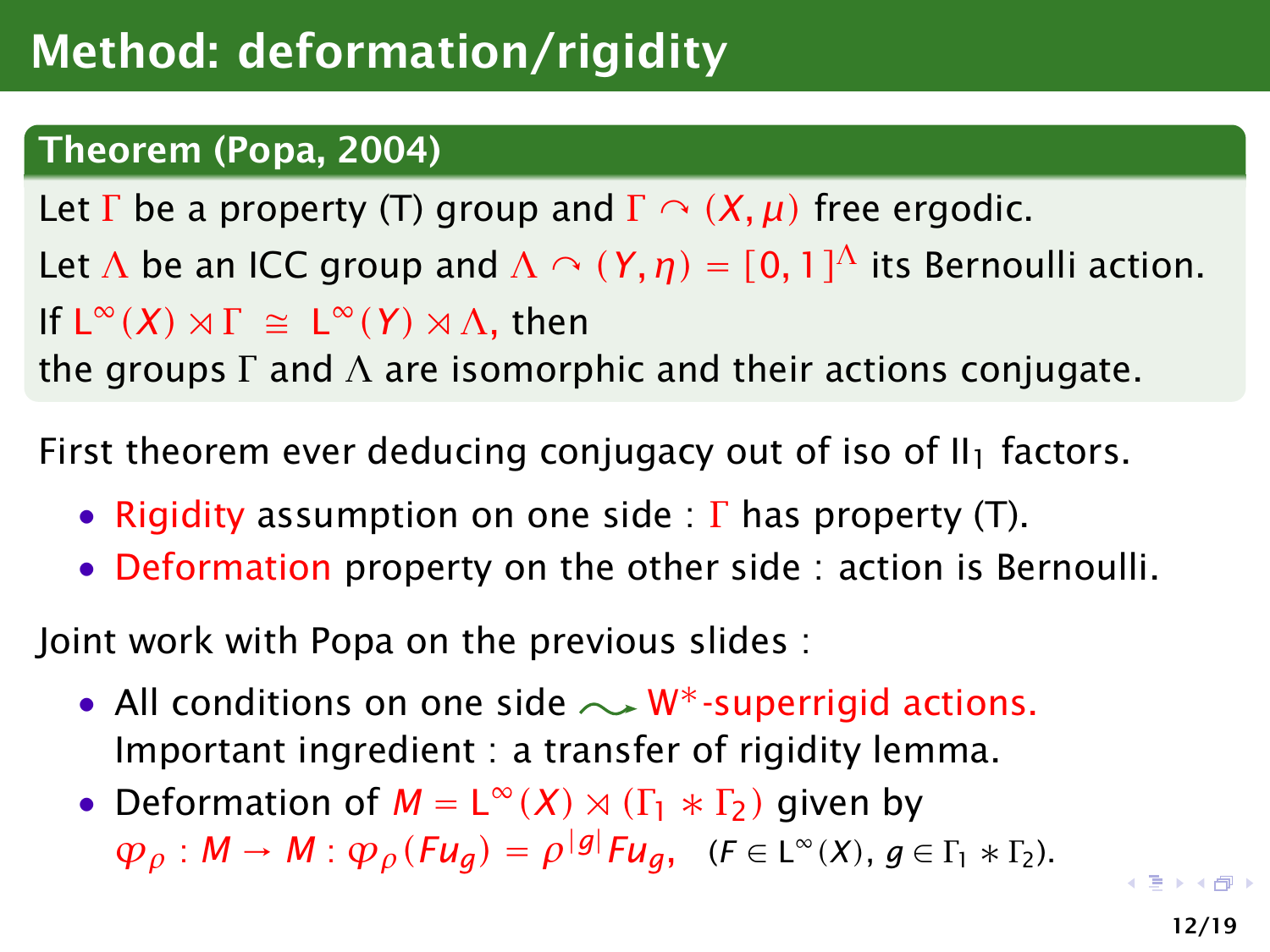# Non-uniqueness of Cartan subalgebras

#### Theorem (Connes – Jones, 1982)

Let  $\Gamma$  be a non-amenable group and  $\Sigma$  a non virtually abelian group acting profinitely and faithfully on  $(X_0, \mu_0)$ .

(e.g. Σ = Σ<sup>(N)</sup> ∩  $X_0$  = Σ<sup>N</sup><sub>0</sub><sup>2</sup>  $\int\limits_0^\infty$  for  $\Sigma_0$  finite non-abelian)<br>—

Then,  $L^{\infty}(X_{0}^{\Gamma}) \rtimes (\Sigma \times \Gamma)$  has at least two Cartan subalgebras that are<br>non-conjugate by an automorphism of *M* non conjugate by an automorphism of *M*.

You cannot 'see' the other Cartan subalgebra.

#### Example (Ozawa – Popa, 2008)

Put  $K = \mathbb{Z}_p^n$  and consider  $\mathbb{Z}^n \rtimes \mathsf{SL}(n, \mathbb{Z}) \ \curvearrowright \ K$ .

 $\mathsf{Then, L}^{\infty}(K) \rtimes (\mathbb{Z}^{n} \rtimes \mathsf{SL}(n, \mathbb{Z})) \cong \mathsf{L}^{\infty}(\mathbb{T}^{n}) \rtimes (\hat{K} \rtimes \mathsf{SL}(n, \mathbb{Z})).$ 

- *<sup>ñ</sup>* With *n* = 2 : Haagerup property is not stable under W∗-equiv.
- *<sup>ñ</sup>* With *n* ≥ 3 : property (T) is not stable under W∗-equivale[nce](#page-0-0)[.](#page-18-0)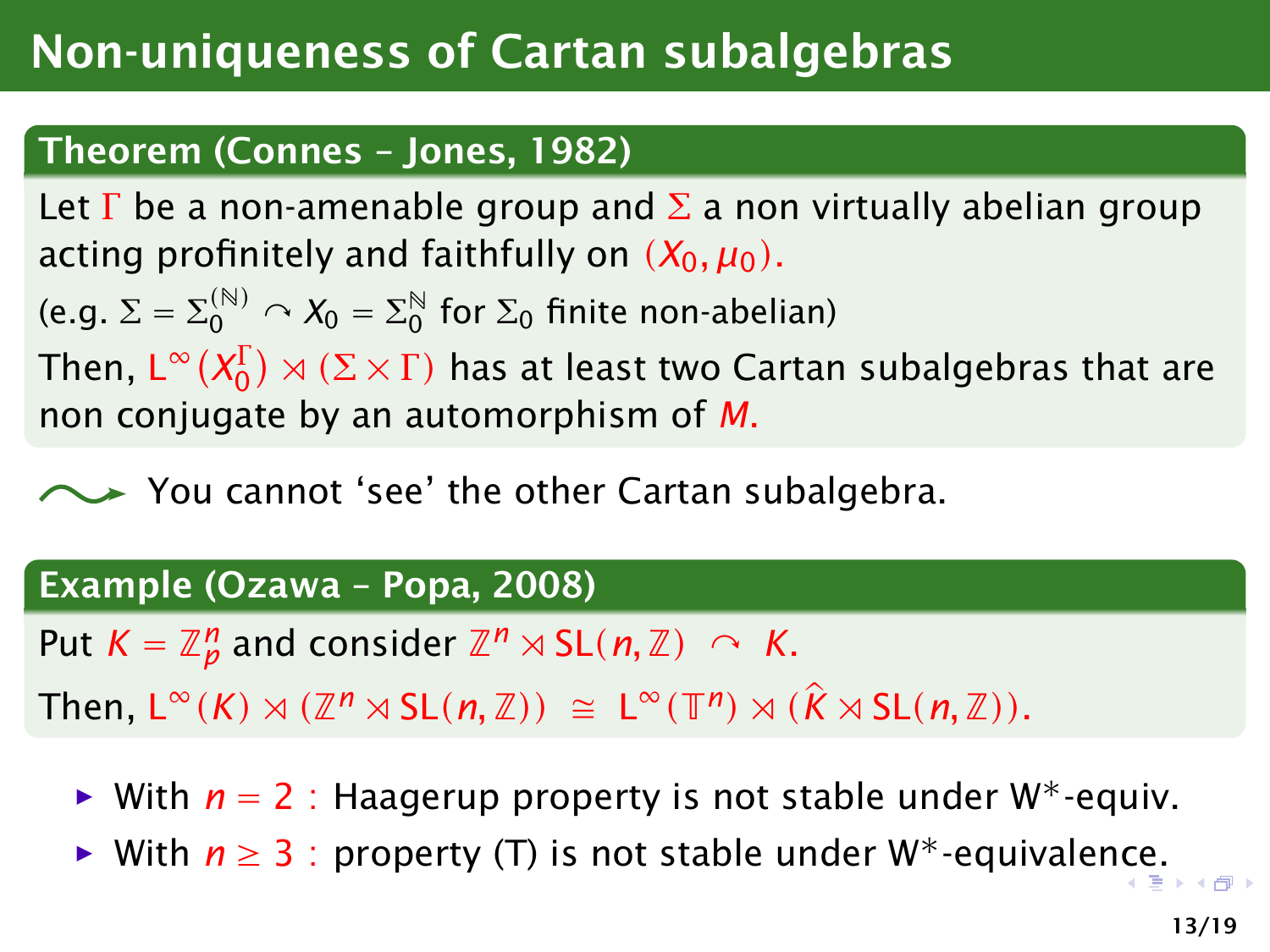# Rigidity of invariants

**Rigidity paradigm :** weak isomorphism  $\Rightarrow$  strong isomorphism.

In its strongest form :

every weak 'morphism' is itself equivalent to a 'strong morphism'.

Classification results and computations of invariants.

### Definition (Murray – von Neumann, 1943)

The fundamental group  $\mathcal{F}(M)$  of a II<sub>1</sub> factor M is

the subgroup of  $\mathbb{R}_+$  given by  $\mathcal{F}(M) = \left\{ \frac{\tau(p)}{\tau(p)} \right\}$ *τ(q)*  $\left\{ pMp \cong qMq \right\}$ .

Note :  $\tau(p)$  ranges over the whole of  $[0, 1]$ .

- $\mathcal{F}(R) = \mathbb{R}_+$  for the hyperfinite II<sub>1</sub> factor *R*, e.g.  $R = L(S_\infty)$ (Murray – von Neumann, 1943).
- $\mathcal{F}(L(\Gamma))$  is countable when  $\Gamma$  is an icc property (T) group (Connes, 1980).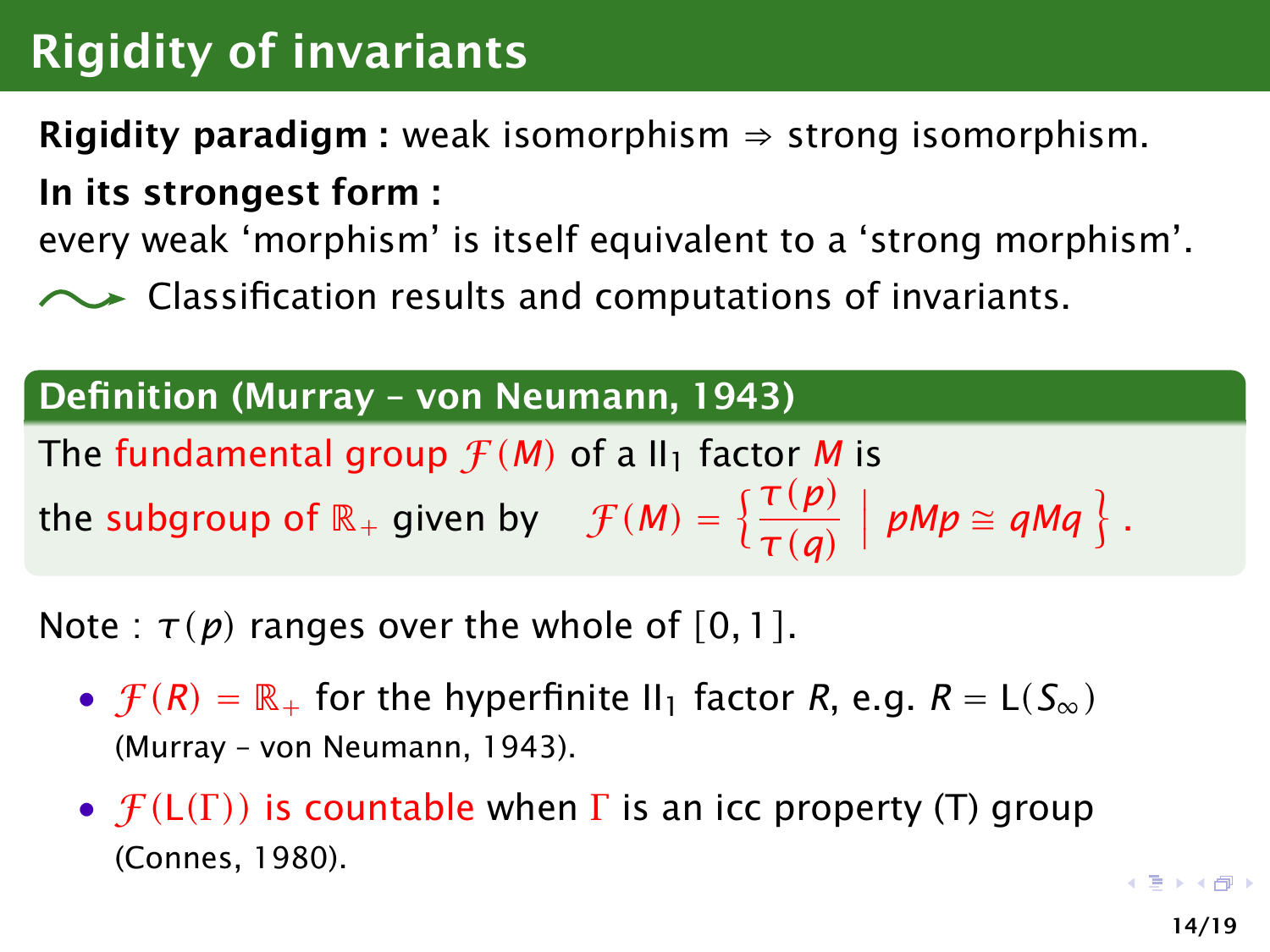# Computations of fundamental groups

**►**  $\mathcal{F}(L(\mathbb{F}_{\infty})) = \mathbb{R}_{+}$  (Voiculescu 1989, Rădulescu 1991)

- When  $\tau(p) = 1/k$ , then  $p \mathsf{L}(\mathbb{F}_{1+n}) p \cong \mathsf{L}(\mathbb{F}_{1+k^2 n})$  (Voiculescu)
- Similar for arbitrary  $\tau(p) \in \mathbb{R}_+$ : interpolated free group factors (Dykema, Rădulescu)
- ► The II<sub>1</sub> factor  $M = L^{\infty}(\mathbb{T}^2) \rtimes SL(2, \mathbb{Z})$  has  $\mathcal{F}(M) = \{1\}$  (Popa 2001).
	- Deformation :  $SL(2, \mathbb{Z})$  has Haagerup property Rigidity :  $\mathbb{Z}^2 \subset \mathbb{Z}^2 \rtimes SL(2,\mathbb{Z})$  has relative property (T).
	- It follows that  $f(M)$  equals  $f($ orbit equivalence relation),
	- which is trivial by Gaboriau's cost or  $\ell^2$ -Betti numbers.
- $\blacktriangleright$  *f*(*M*) can by any countable subgroup of  $\mathbb{R}_+$  (Popa 2003). But these II<sub>1</sub> factors cannot be written as  $M = L^{\infty}(X) \rtimes \Gamma$ .

#### Questions that remained open :

 $\sim$  Can  $f(M)$  be uncountable without being  $\mathbb{R}_+$  ? What about  $\mathcal{F}(\mathsf{L}^\infty(\mathsf{X})\rtimes\Gamma)$  ? Up to now : {1} or  $\mathbb{R}_+$ .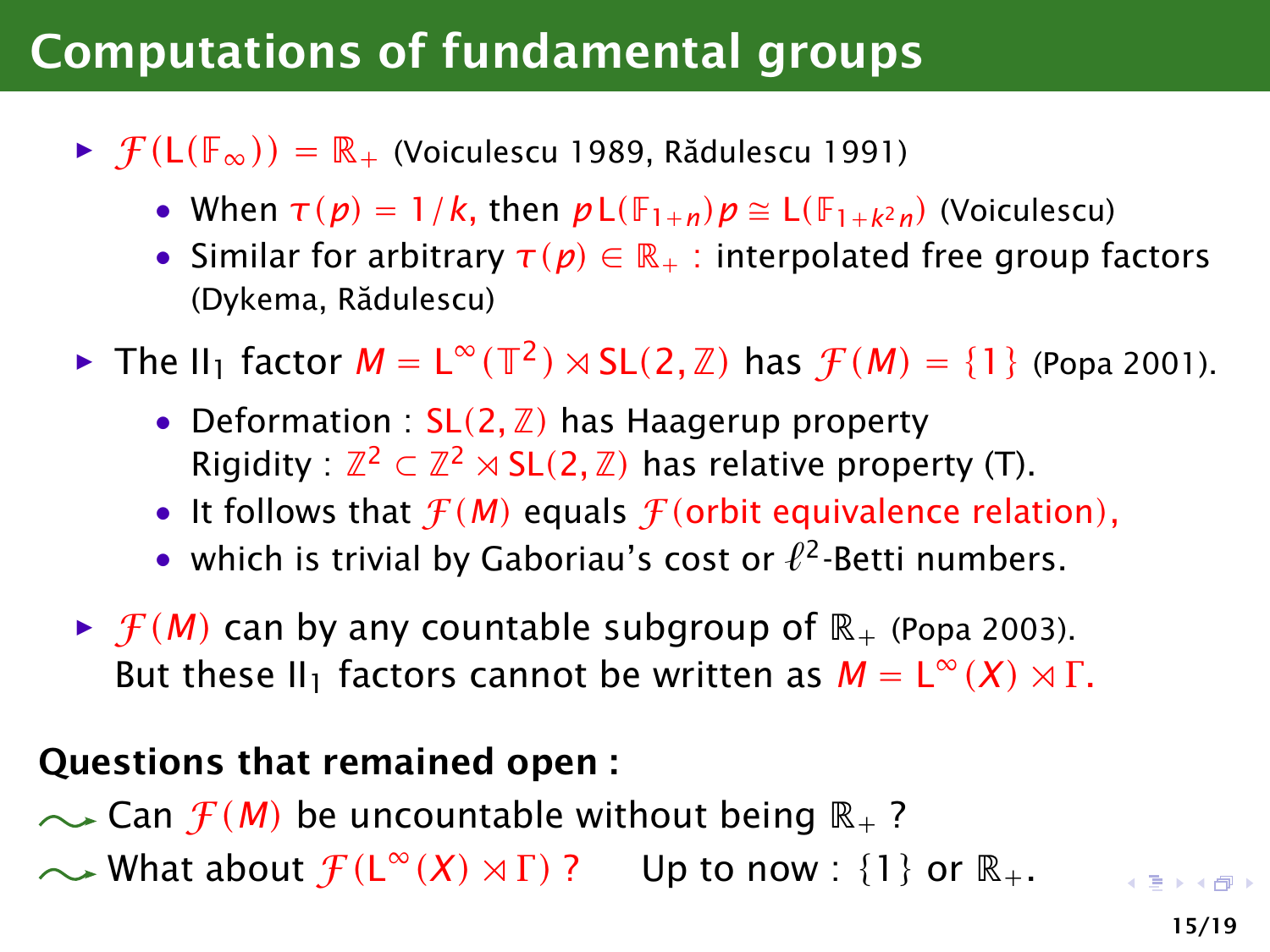# Uncountable fundamental groups

#### Theorem (Popa - V, 2008)

Let  $\Gamma$  be of the form  $\Gamma = G^{*\infty} * \Sigma$  with  $\Sigma$  infinite amenable, e.g.  $\mathbb{F}_{\infty}$ . For all subgroups  $\mathcal{F} \subset \mathbb{R}_+$  belonging to a large class S, there exist uncountably many free ergodic p.m.p. actions  $\sigma_i : \Gamma \curvearrowright (X_i, \mu_i)$  s.t.

- $L^{\infty}(X_i) \rtimes_{\sigma_i} \Gamma$  has fundamental group  $\mathcal{F}$ ,
- the II<sub>1</sub> factors  $L^{\infty}(X_i) \rtimes_{\sigma_i} \Gamma$  are non-isomorphic for different *i*.

The above theorem has to be opposed to:

#### Theorem (Popa – V, 2008)

Let  $\Gamma = G * \Sigma$  be a free product of finitely generated, infinite groups.

- *ñ* Either assume *G* an ICC group with property (T),
- or,  $G = G_1 \times G_2$  a non-amenable product of ICC groups.

Then,  $\mathcal{F}(M) = \{1\}$  for all  $M = L^{\infty}(X) \rtimes \Gamma$  and  $\Gamma \curvearrowright (X, \mu)$  free ergodic.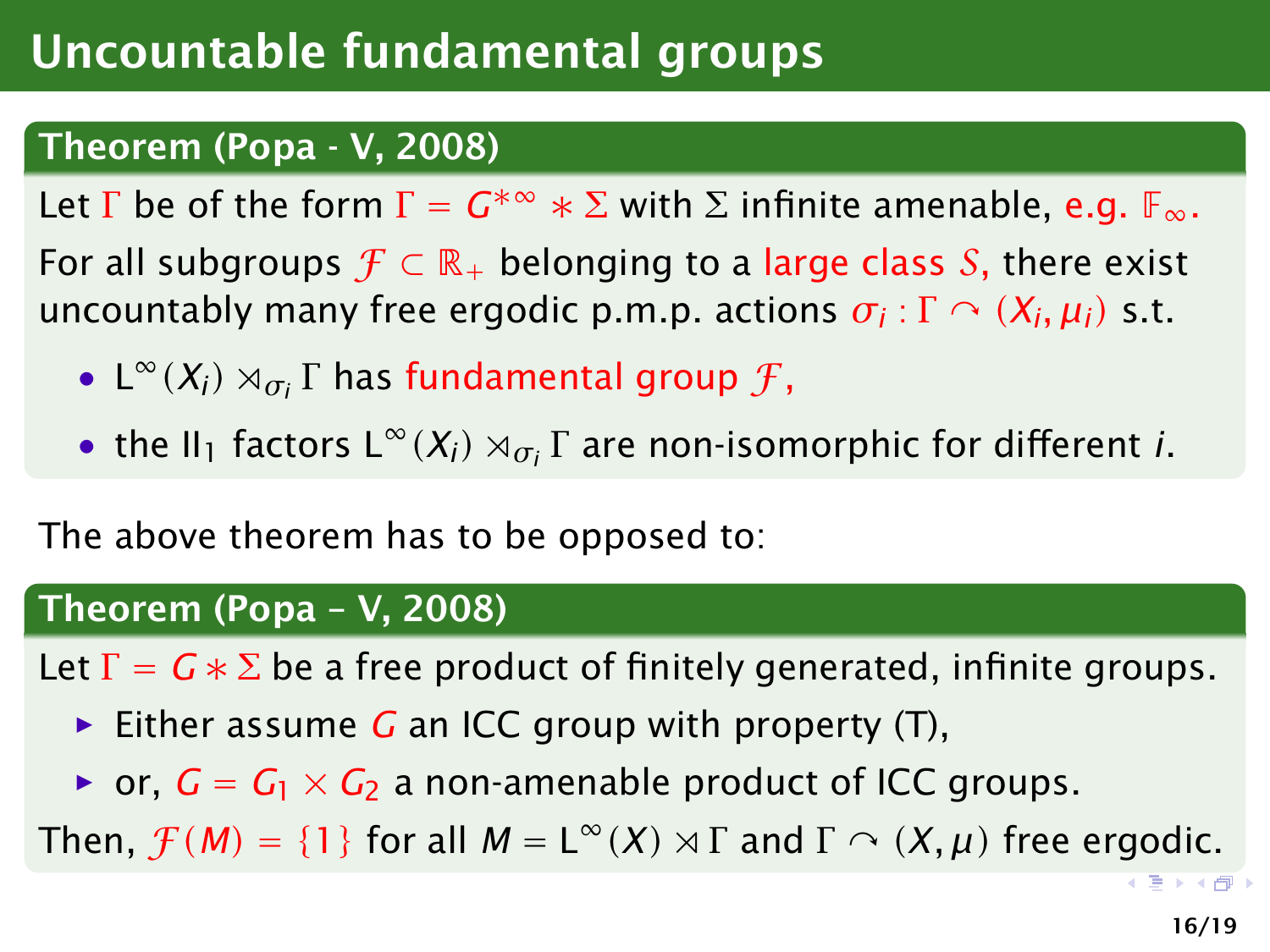# Uncountable fundamental groups

### Theorem (Popa - V, 2008)

Let  $\Gamma$  be of the form  $\Gamma = G^{*\infty} * \Sigma$  with  $\Sigma$  infinite amenable, e.g.  $\mathbb{F}_{\infty}$ . For all subgroups  $\mathcal{F} \subset \mathbb{R}_+$  belonging to a large class S, there exist uncountably many free ergodic p.m.p. actions  $\sigma_i : \Gamma \curvearrowright (X_i, \mu_i)$  s.t.

- $L^{\infty}(X_i) \rtimes_{\sigma_i} \Gamma$  has fundamental group  $\mathcal{F}$ ,
- the II<sub>1</sub> factors  $L^{\infty}(X_i) \rtimes_{\sigma_i} \Gamma$  are non-isomorphic for different *i*.

### The large class  $S$  includes

- $\blacktriangleright$  all countable subgroups of  $\mathbb{R}_+$ ,
- **►**  $\mathcal{F} \subset \mathbb{R}_+$  of prescribed Hausdorff dimension,

• Certain 
$$
\{e^x \in \mathbb{R}_+ \mid \sum_{n=1}^{\infty} y_n ||\alpha_n x|| < \infty \}
$$
, where  $||x|| = d(x, \mathbb{Z})$ .

Non-pathological uncountable subgroups of  $\mathbb{R}_+$ .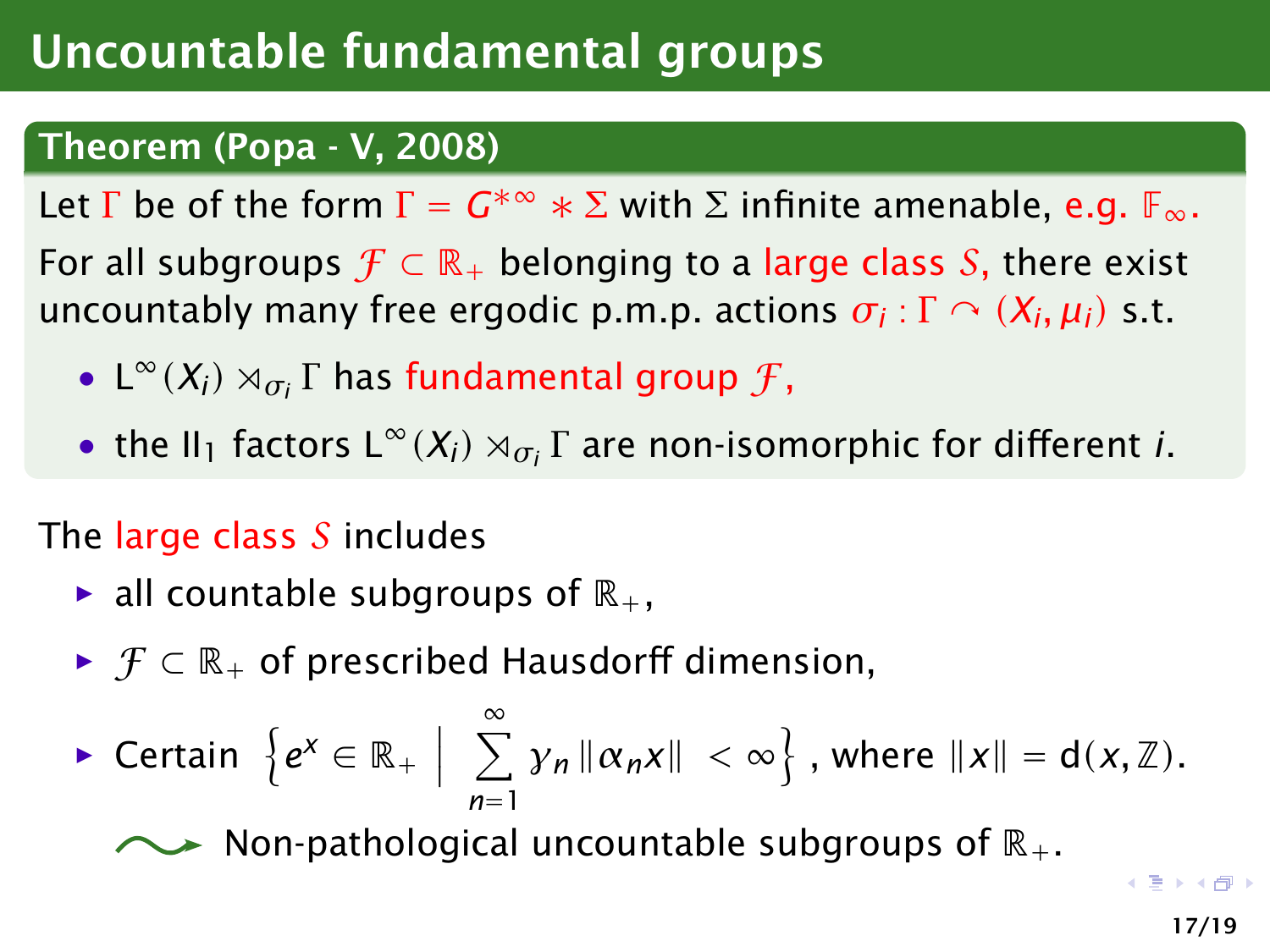### Definition (Aaronson, Nadkarni, 1987)

An ergodic measure  $\nu$  on  $\mathbb R$  is a  $\sigma$ -finite measure on the Borel sets of  $R$  such that

- for every  $x \in \mathbb{R}$ , either  $v \circ \lambda_x = v$  or  $v \circ \lambda_x \perp v$ ,
- writing  $H_v = \{x \in \mathbb{R} \mid v \circ \lambda_x = v\}$ , every  $H_v$ -invariant Borel function is *ν*-almost everywhere constant.
- $\triangleright$  Define  $S := \{ \exp(H_v) \mid v \text{ is ergodic measure on } \mathbb{R} \}.$
- *►* We get in S, certain  $\{e^x \in \mathbb{R}_+ \mid$  $\sum^{\infty}$ *n*=1  $\left\| \gamma_n \right\| \alpha_n x \Vert ~<\infty$ } by using a Cantor measure construction.